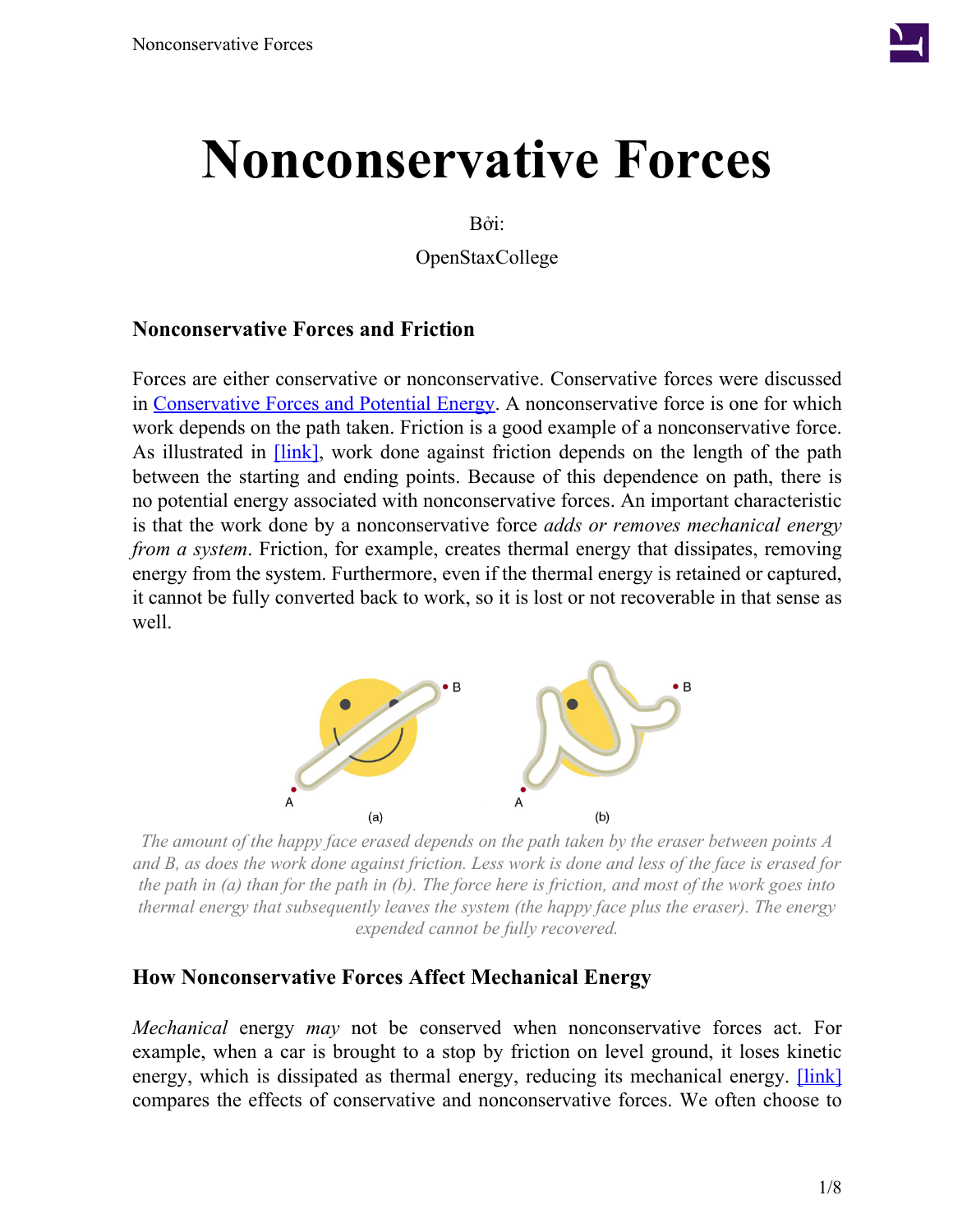<span id="page-1-0"></span>understand simpler systems such as that described in  $[\text{link}](a)$  first before studying more complicated systems as in  $[\text{link}](b)$ .



*Comparison of the effects of conservative and nonconservative forces on the mechanical energy of a system. (a) A system with only conservative forces. When a rock is dropped onto a spring, its mechanical energy remains constant (neglecting air resistance) because the force in the spring is conservative. The spring can propel the rock back to its original height, where it once again has only potential energy due to gravity. (b) A system with nonconservative forces. When the same rock is dropped onto the ground, it is stopped by nonconservative forces that dissipate its mechanical energy as thermal energy, sound, and surface distortion. The rock has lost mechanical energy.*

## **How the Work-Energy Theorem Applies**

Now let us consider what form the work-energy theorem takes when both conservative and nonconservative forces act. We will see that the work done by nonconservative forces equals the change in the mechanical energy of a system. As noted in [Kinetic](/m42147) Energy and the [Work-Energy](/m42147) Theorem, the work-energy theorem states that the net work on a system equals the change in its kinetic energy, or  $W_{\text{net}} = \Delta KE$ . The net work is the sum of the work by nonconservative forces plus the work by conservative forces. That is,

 $W_{\text{net}} = W_{\text{nc}} + W_{\text{c}}$ 

so that

 $W_{\text{nc}} + W_{\text{c}} = \Delta \text{KE}$ ,

where  $W_{\text{nc}}$  is the total work done by all nonconservative forces and  $W_{\text{c}}$  is the total work done by all conservative forces.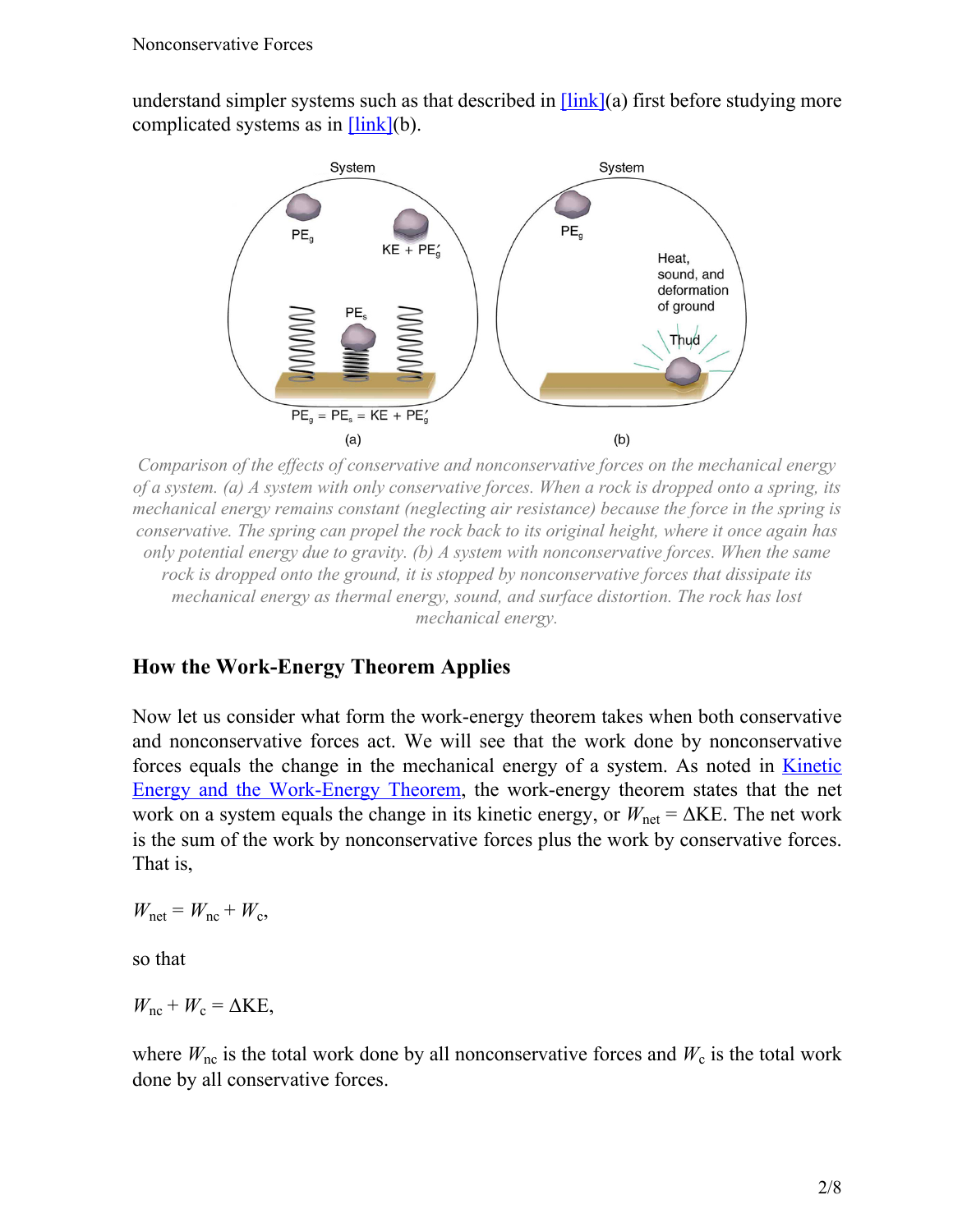<span id="page-2-0"></span>

*A person pushes a crate up a ramp, doing work on the crate. Friction and gravitational force (not shown) also do work on the crate; both forces oppose the person's push. As the crate is pushed up the ramp, it gains mechanical energy, implying that the work done by the person is greater than the work done by friction.*

Consider <u>[\[link\]](#page-2-0)</u>, in which a person pushes a crate up a ramp and is opposed by friction. As in the previous section, we note that work done by a conservative force comes from a loss of gravitational potential energy, so that  $W_c = -\Delta$  PE. Substituting this equation into the previous one and solving for  $W_{\text{nc}}$  gives

 $W_{\text{nc}} = \Delta K E + \Delta PE$ .

This equation means that the total mechanical energy  $(KE + PE)$  changes by exactly the amount of work done by nonconservative forces. In [\[link\],](#page-2-0) this is the work done by the person minus the work done by friction. So even if energy is not conserved for the system of interest (such as the crate), we know that an equal amount of work was done to cause the change in total mechanical energy.

We rearrange  $W_{\text{nc}} = \Delta K E + \Delta PE$  to obtain

 $KE_i+PE_i + W_{nc} = KE_f + PE_f.$ 

This means that the amount of work done by nonconservative forces adds to the mechanical energy of a system. If  $W_{nc}$  is positive, then mechanical energy is increased, such as when the person pushes the crate up the ramp in  $[\text{link}]$ . If  $W_{nc}$  is negative, then mechanical energy is decreased, such as when the rock hits the ground in  $\frac{[\text{link}](b)}{[\text{link}](b)}$ . If  $W_{\text{nc}}$  is zero, then mechanical energy is conserved, and nonconservative forces are balanced. For example, when you push a lawn mower at constant speed on level ground, your work done is removed by the work of friction, and the mower has a constant energy.

## **Applying Energy Conservation with Nonconservative Forces**

When no change in potential energy occurs, applying  $KE_i + PE_i + W_{nc} = KE_f + PE_f$ amounts to applying the work-energy theorem by setting the change in kinetic energy to be equal to the net work done on the system, which in the most general case includes both conservative and nonconservative forces. But when seeking instead to find a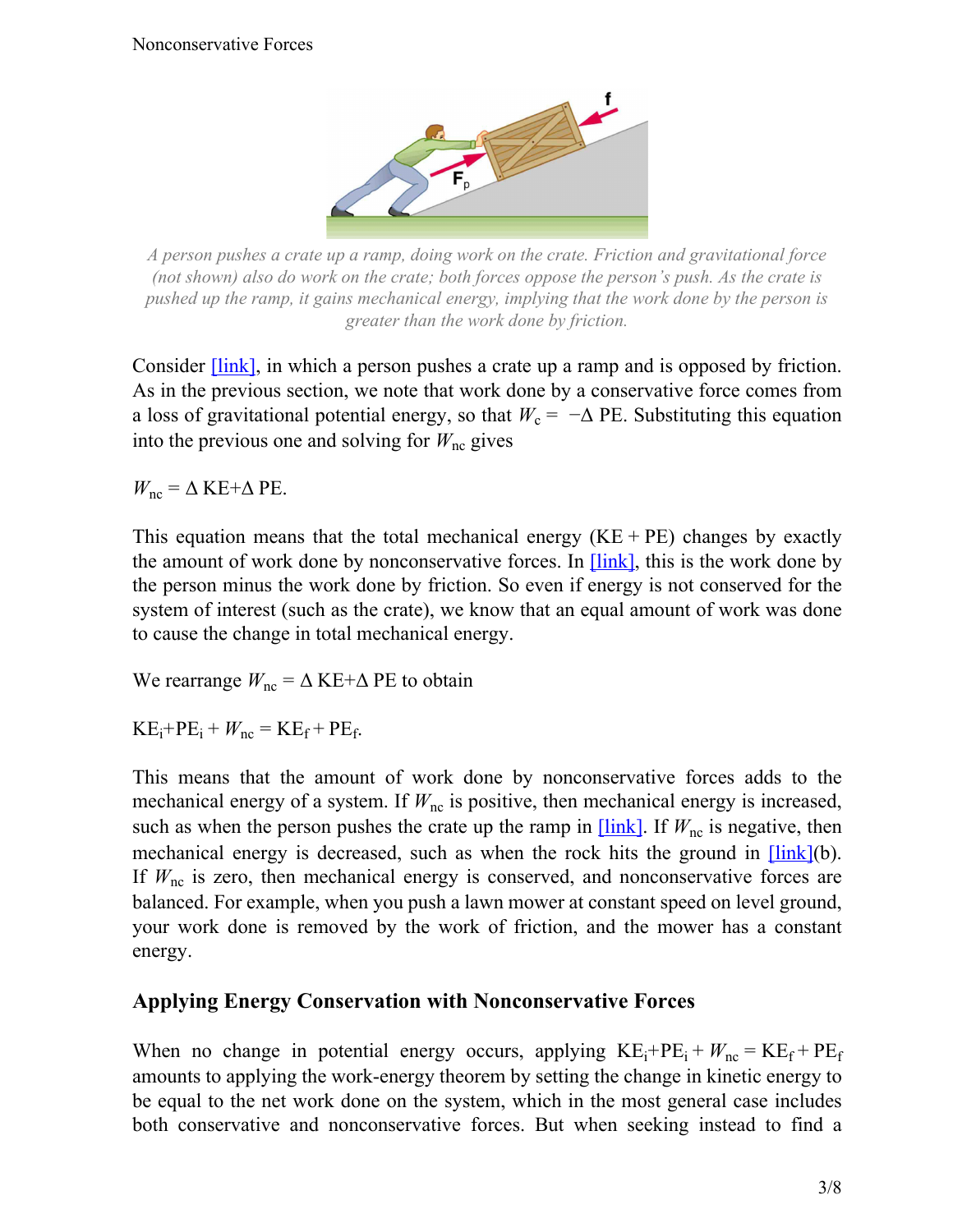change in total mechanical energy in situations that involve changes in both potential and kinetic energy, the previous equation  $KE_i + PE_i + W_{nc} = KE_f + PE_f$  says that you can start by finding the change in mechanical energy that would have resulted from just the conservative forces, including the potential energy changes, and add to it the work done, with the proper sign, by any nonconservative forces involved.

<span id="page-3-1"></span>Calculating Distance Traveled: How Far a Baseball Player Slides

<span id="page-3-0"></span>Consider the situation shown in [\[link\],](#page-3-0) where a baseball player slides to a stop on level ground. Using energy considerations, calculate the distance the 65.0-kg baseball player slides, given that his initial speed is 6.00 m/s and the force of friction against him is a constant 450 N.



*The baseball player slides to a stop in a distance d. In the process, friction removes the player's kinetic energy by doing an amount of work fd equal to the initial kinetic energy.*

# **Strategy**

Friction stops the player by converting his kinetic energy into other forms, including thermal energy. In terms of the work-energy theorem, the work done by friction, which is negative, is added to the initial kinetic energy to reduce it to zero. The work done by friction is negative, because **f** is in the opposite direction of the motion (that is,  $\theta = 180^{\circ}$ ) , and so  $\cos \theta = -1$ ). Thus  $W_{\text{nc}} = -fd$ . The equation simplifies to

$$
\frac{1}{2}mv_i^2 - fd = 0
$$

or

$$
fd=\frac{1}{2}mv_i^2.
$$

This equation can now be solved for the distance *d*.

## **Solution**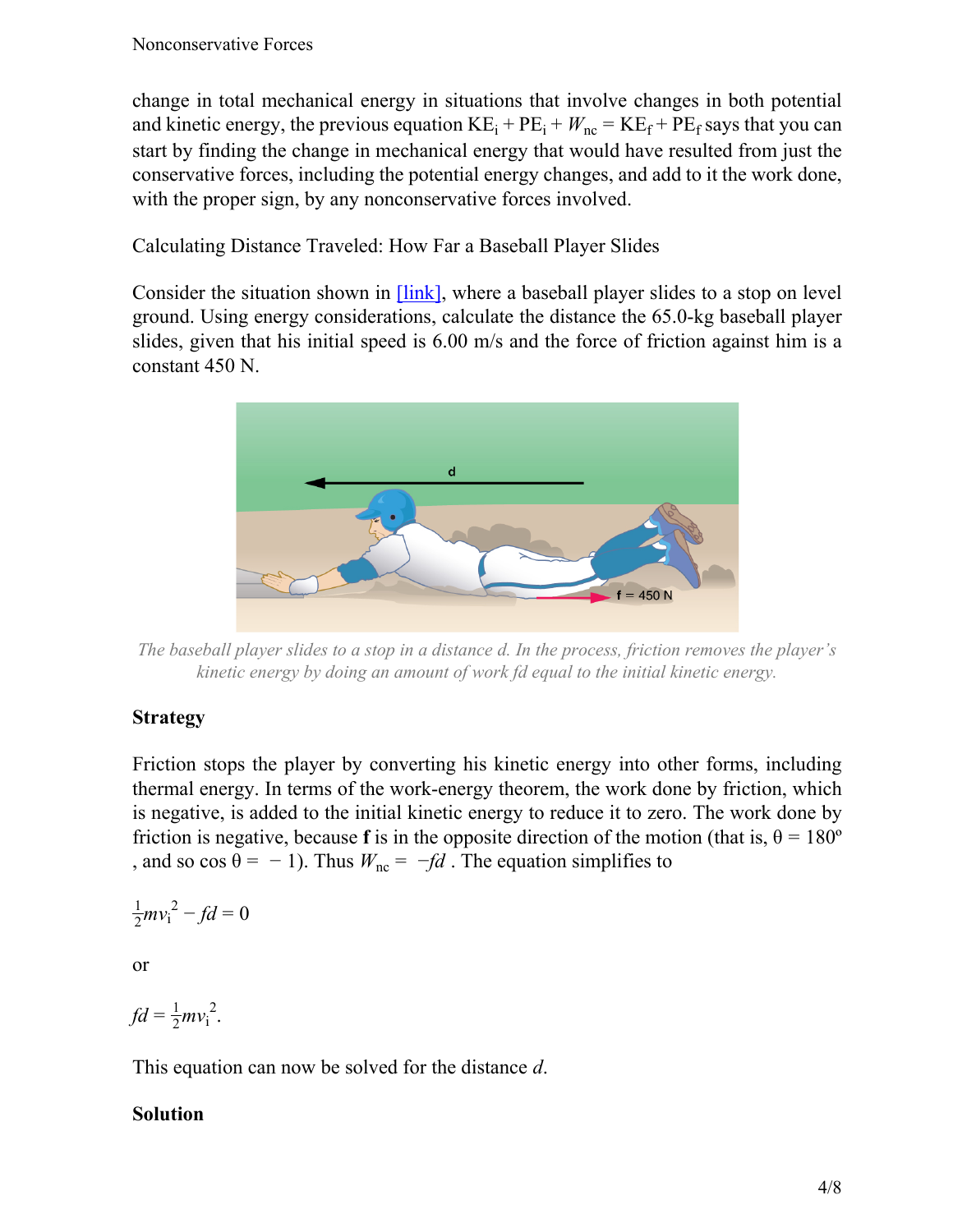Solving the previous equation for *d* and substituting known values yields

$$
d = \frac{mv_i^2}{2f}
$$
  
= 
$$
\frac{(65.0 \text{ kg})(6.00 \text{ m/s})^2}{(2)(450 \text{ N})}
$$
  
= 2.60 m.

## **Discussion**

The most important point of this example is that the amount of nonconservative work equals the change in mechanical energy. For example, you must work harder to stop a truck, with its large mechanical energy, than to stop a mosquito.

Calculating Distance Traveled: Sliding Up an Incline

Suppose that the player from  $\boxed{\text{link}}$  is running up a hill having a 5.00 $\degree$  incline upward with a surface similar to that in the baseball stadium. The player slides with the same initial speed. Determine how far he slides.



*The same baseball player slides to a stop on a 5.00º slope.*

# **Strategy**

In this case, the work done by the nonconservative friction force on the player reduces the mechanical energy he has from his kinetic energy at zero height, to the final mechanical energy he has by moving through distance *d* to reach height *h* along the hill, with  $h = d \sin 5.00^\circ$ . This is expressed by the equation

 $KE_i + PE_i + W_{nc} = KE_f + PE_f.$ 

## **Solution**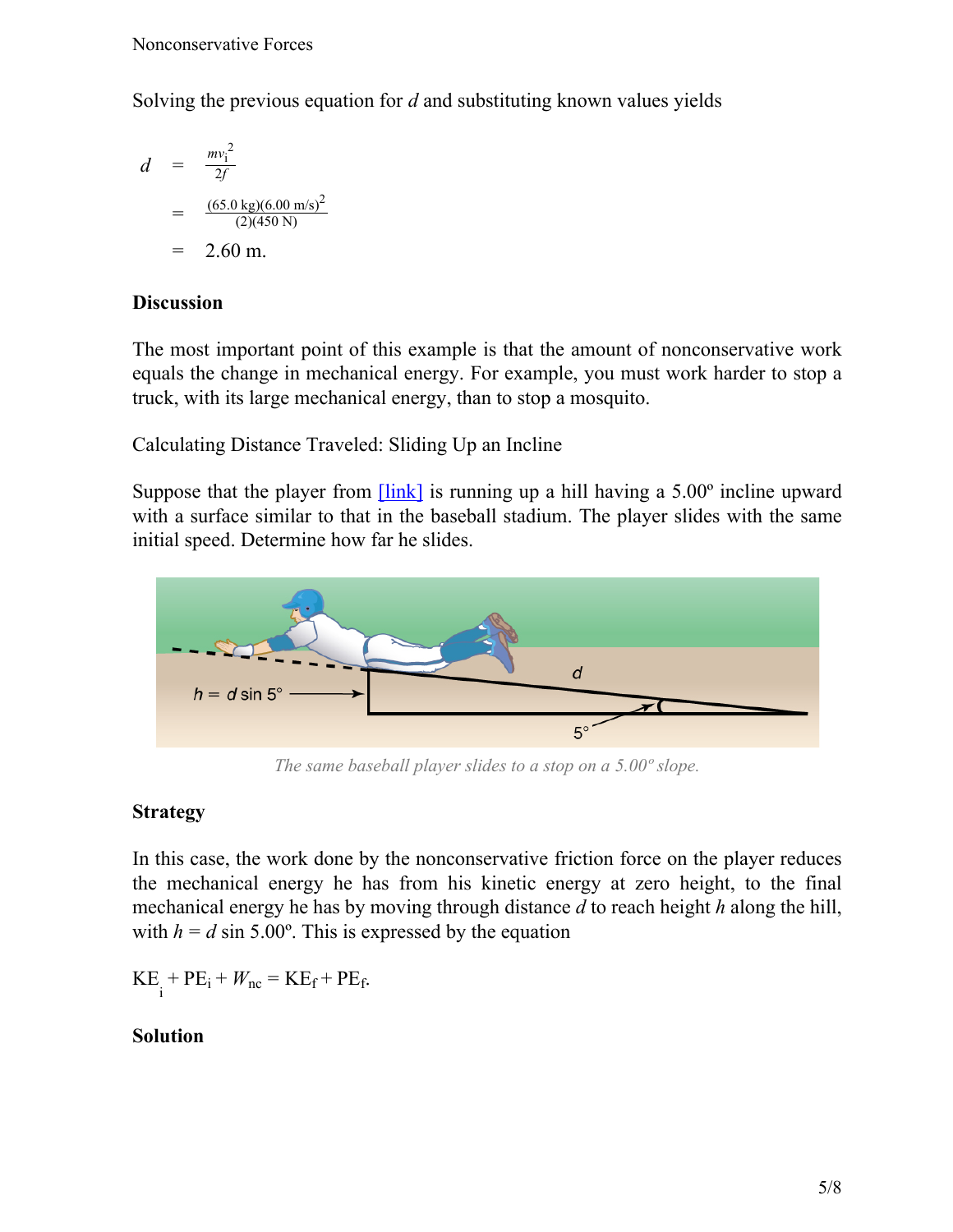The work done by friction is again  $W_{nc} = -fd$ ; initially the potential energy is  $PE_i = mg \cdot 0 = 0$  and the kinetic energy is  $KE_i = \frac{1}{2}mv_i^2$ ; the final energy contributions are KE<sub>f</sub> = 0 for the kinetic energy and PE<sub>f</sub> =  $mgh = mgd \sin \theta$  for the potential energy.

Substituting these values gives

$$
\frac{1}{2}mv_i^2 + 0 + (-fd) = 0 + mgd \sin \theta.
$$

Solve this for *d* to obtain

$$
d = \frac{\left(\frac{1}{2}\right)mv_i^2}{f + mg \sin \theta}
$$
  
= 
$$
\frac{(0.5)(65.0 \text{ kg})(6.00 \text{ m/s})^2}{450 \text{ N} + (65.0 \text{ kg})(9.80 \text{ m/s}^2) \text{ 1 children in msup}}
$$
  
= 2.31 m.

## **Discussion**

As might have been expected, the player slides a shorter distance by sliding uphill. Note that the problem could also have been solved in terms of the forces directly and the work energy theorem, instead of using the potential energy. This method would have required combining the normal force and force of gravity vectors, which no longer cancel each other because they point in different directions, and friction, to find the net force. You could then use the net force and the net work to find the distance *d* that reduces the kinetic energy to zero. By applying conservation of energy and using the potential energy instead, we need only consider the gravitational potential energy *mgh*, without combining and resolving force vectors. This simplifies the solution considerably.

Making Connections: Take-Home Investigation—Determining Friction from the Stopping Distance

This experiment involves the conversion of gravitational potential energy into thermal energy. Use the ruler, book, and marble from Take-Home [Investigation—Converting](/m42148#fs-id1804087) [Potential](/m42148#fs-id1804087) to Kinetic Energy. In addition, you will need a foam cup with a small hole in the side, as shown in [\[link\].](#page-6-0) From the 10-cm position on the ruler, let the marble roll into the cup positioned at the bottom of the ruler. Measure the distance *d* the cup moves before stopping. What forces caused it to stop? What happened to the kinetic energy of the marble at the bottom of the ruler? Next, place the marble at the 20-cm and the 30-cm positions and again measure the distance the cup moves after the marble enters it. Plot the distance the cup moves versus the initial marble position on the ruler. Is this relationship linear?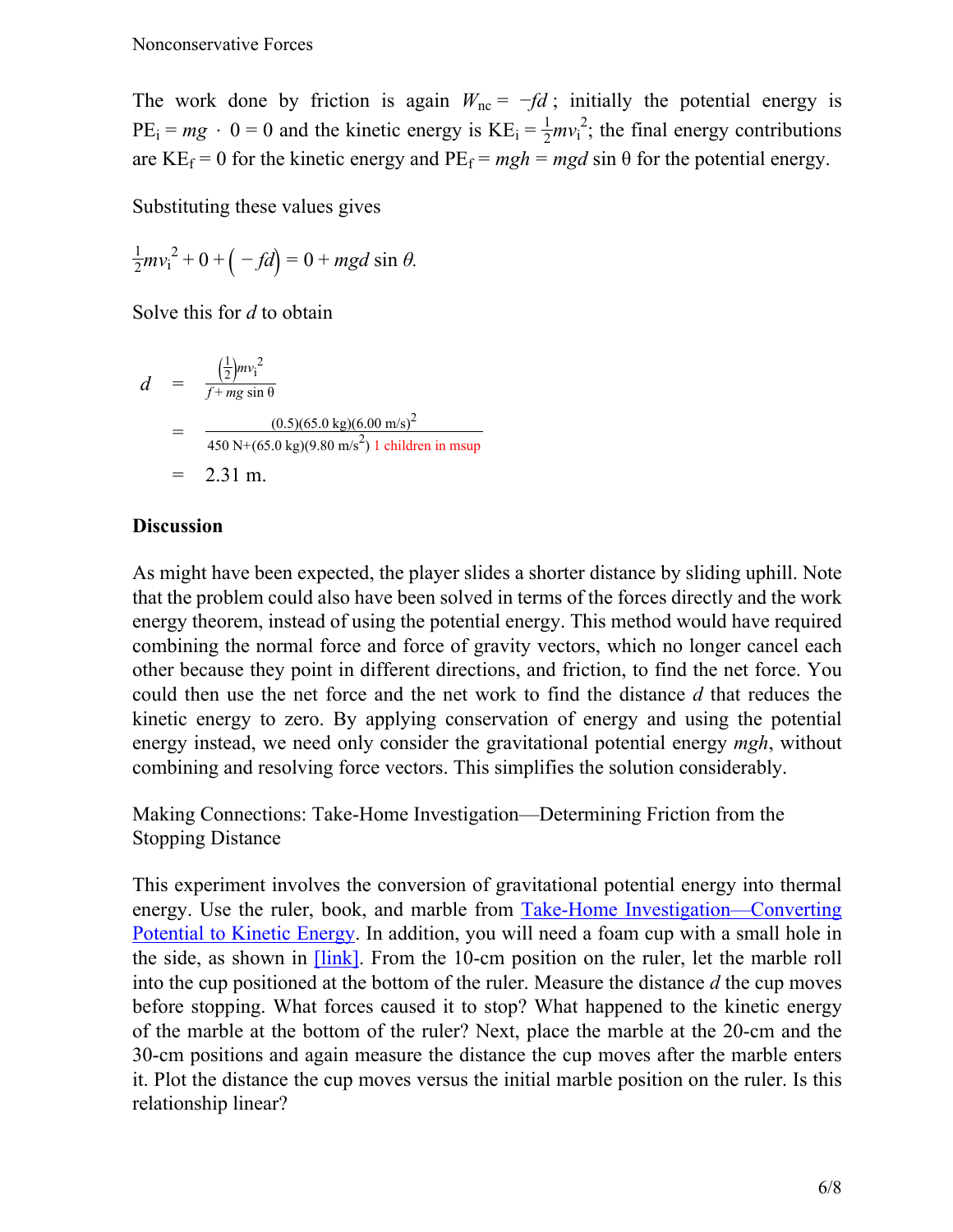With some simple assumptions, you can use these data to find the coefficient of kinetic friction  $\mu_k$  of the cup on the table. The force of friction *f* on the cup is  $\mu_k N$ , where the normal force *N* is just the weight of the cup plus the marble. The normal force and force of gravity do no work because they are perpendicular to the displacement of the cup, which moves horizontally. The work done by friction is *fd*. You will need the mass of the marble as well to calculate its initial kinetic energy.

<span id="page-6-0"></span>It is interesting to do the above experiment also with a steel marble (or ball bearing). Releasing it from the same positions on the ruler as you did with the glass marble, is the velocity of this steel marble the same as the velocity of the marble at the bottom of the ruler? Is the distance the cup moves proportional to the mass of the steel and glass marbles?



*Rolling a marble down a ruler into a foam cup.*

PhET Explorations: The Ramp

Explore forces, energy and work as you push household objects up and down a ramp. Lower and raise the ramp to see how the angle of inclination affects the parallel forces acting on the file cabinet. Graphs show forces, energy and work.



#### *[The Ramp](/home/voer/vp/vp.transformer/src/vpt.transformer/vpt/transformer/transforms/20140124-034429-8a7a0a56-1/the-ramp_en.jar)*

#### **Section Summary**

- A nonconservative force is one for which work depends on the path.
- Friction is an example of a nonconservative force that changes mechanical energy into thermal energy.
- Work  $W_{\text{nc}}$  done by a nonconservative force changes the mechanical energy of a system. In equation form,  $W_{\text{nc}} = \Delta K E + \Delta PE$  or, equivalently,  $KE_i + PE_i + W_{nc} = KE_f + PE_f.$